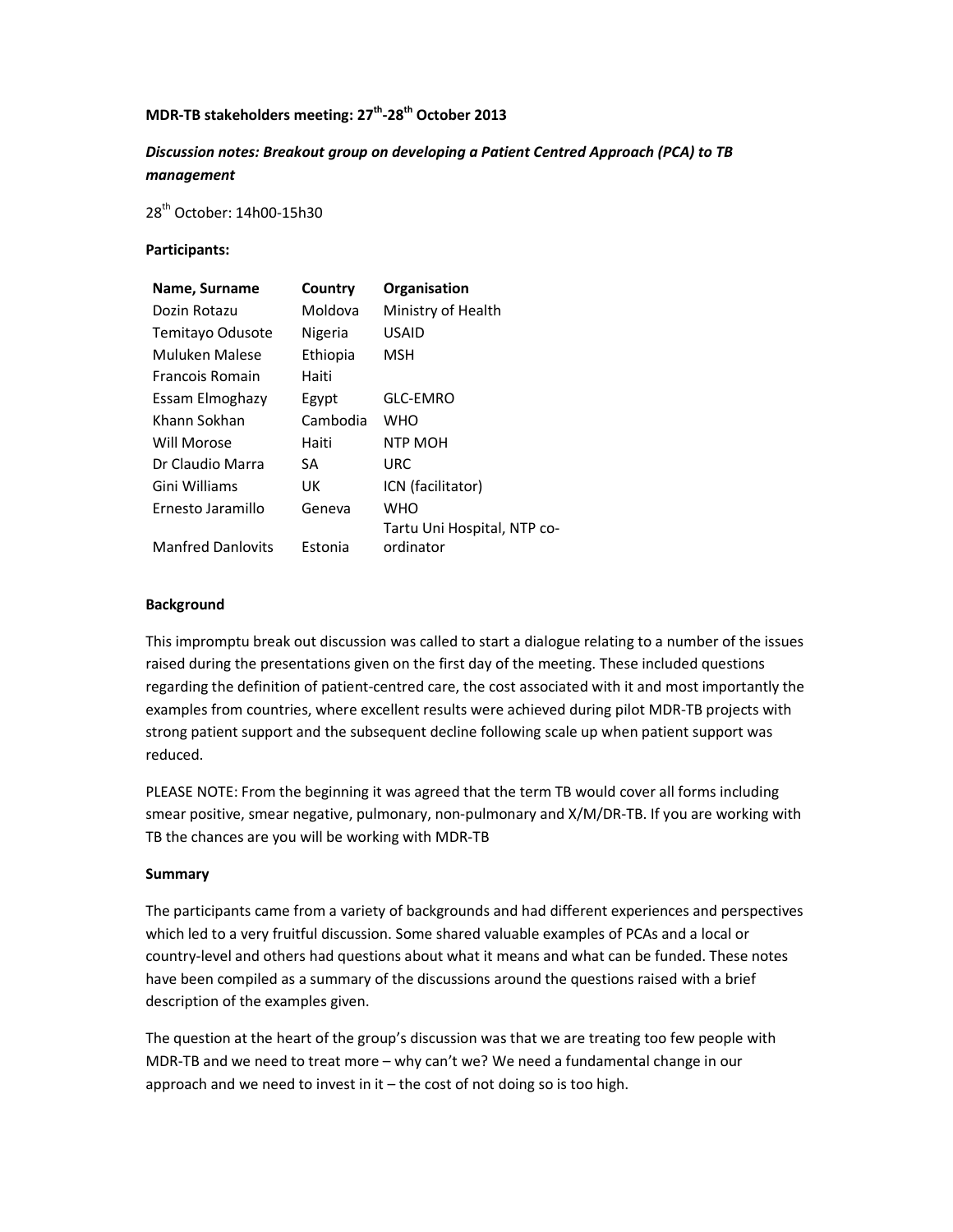#### Next steps

- 1. Recommend to GDI that PCA needs to be an integral part of its work plan
- 2. Write up and distribute notes from the discussion to the participants and the meeting organisers and rapporteurs
- 3. Advocate a cost-effective study to demonstrate value of PCA and the cost of not using it (to patients, communities, health systems and national economies)
- 4. Advocate for investment in operational and implementation research to gather strong evidence regarding effective models of care required to achieve a PCA
- 5. Submit proposals for a post-graduate course and a symposium for the Union's Conference in 2014
- 6. Define indicators for the purposes of monitoring and evaluation

### **Discussion**

### What constitutes a patient-centred approach?

While acknowledging the need for new drugs and diagnostics, the obsession with these elements at the expense of investment in PCA have been to the detriment of the quality of TB programmes as seen by the levels of drug resistance.

While the DOTS approach is followed the needs of the patient leads the response rather than the needs of the health system. This can be achieved with health providers such as family workers plus listening to and following patient preferences when at all possible.

PCA is linked to rights and responsibilities set out in the Patient's Charter. Public health principles still need to be followed in order to prevent the spread of a communicable disease but this can be done better if patients are recognised and empowered as partners. There is an emphasis on trust

There is no one-size fits all. All countries are likely to need different levels of hospital, out-patient, community-based and home-based care (plus palliative care) organised in a way which is appropriate for the local context.

There is an understandable concern about cost but we need to find various sources of support – i.e. not all support needs to come from the NTP or hospital administration – to enable the patient to complete treatment. The bottom line however is that we need to make the

WHO is laying out a clear framework for patient-centred care in the post 2015 StopTB Strategy.

PCA requires a behavioural change and this in turn requires transformational training focused on the human elements of TB, practice development and problem-solving in addition to technical guidance regarding clinical aspects of the disease.

It was agreed that the least important intervention is financial aid and the most important are mutual respect and complete information.

### How can you officially adopt a PCA at a national level?

Dozin Rotazu, NTP manager from Moldova, gave a good example of how interventions are being explored to ensure the TB Control Programme is patient-centred and how this has the support of the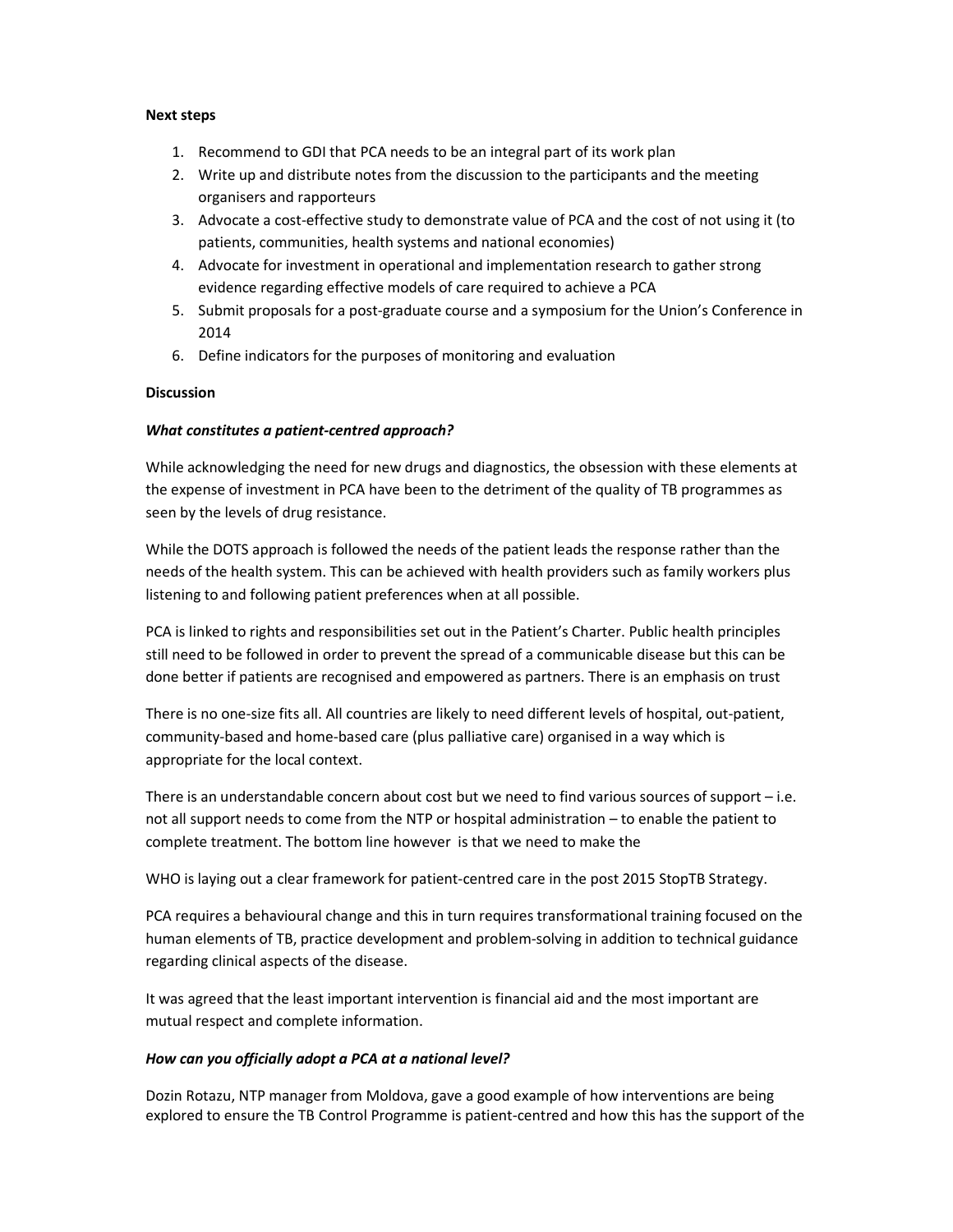Ministry of Health. Interventions include piloting the provision of mobile phones to enable communication between patients, health care providers and relatives.

It is essential for a PCA to be understood by governments in particular with regard to often stigmatised conditions such as TB, HIV and mental health problems. There needs to be a recognition of the repercussions on the economy of the country through poor outcomes if this approach is not adopted.

Another good example reported was Estonia where the system was changed to deliver PCA. This is well-developed and is showing very good results

### What specific things can be can be funded?

Temitayo Odusote from USAID Nigeria explained that when donating funds for HIV interventions she invites tenders from NGOs who provide a variety of support for patients for instance home-based care. She suggested that this could also happen for TB especially as the workload is reducing in the HIV field as the need has reduced due to ARTs. Investing in these same NGOs to work with people affected by TB makes sense as they are experienced, have capacity and are motivated tyo work with stigmatised and 'risky' patient groups.

In Moldova, NGOs are contracted to provide support services to patients.

# Why as a donor, should I invest in PCA and not intensified case finding (e.g in Nigeria where prevalence has been found to be higher than originally estimated)?

Demonstrates need to be very clear with our messaging and what we are asking for. Also demonstrates need for measurable indicators as well as research to underpin the theory

### Who decides the most important aspect of care for the patient?

Need to engender the concept of partnership between patients and providers. This requires a paradigm shift from active provider and passive recipient to a collaborative model of working together

### How does the PCA relate to the Patient's Charter?

Clarification that adopting a PCA is a significant move towards implementing the patient's charter. Key concepts include partnership, empowerment, rights and responsibility

### Examples of PCA

### South Africa

Move towards decentralising MDR-TB care to the home. Need to develop patient-centred model of care.

Home-based care is included in the new model – health service (nurses) enters the home to work with patient and offer, treatment, counselling, support advice infection control, and contact tracing

### Moldova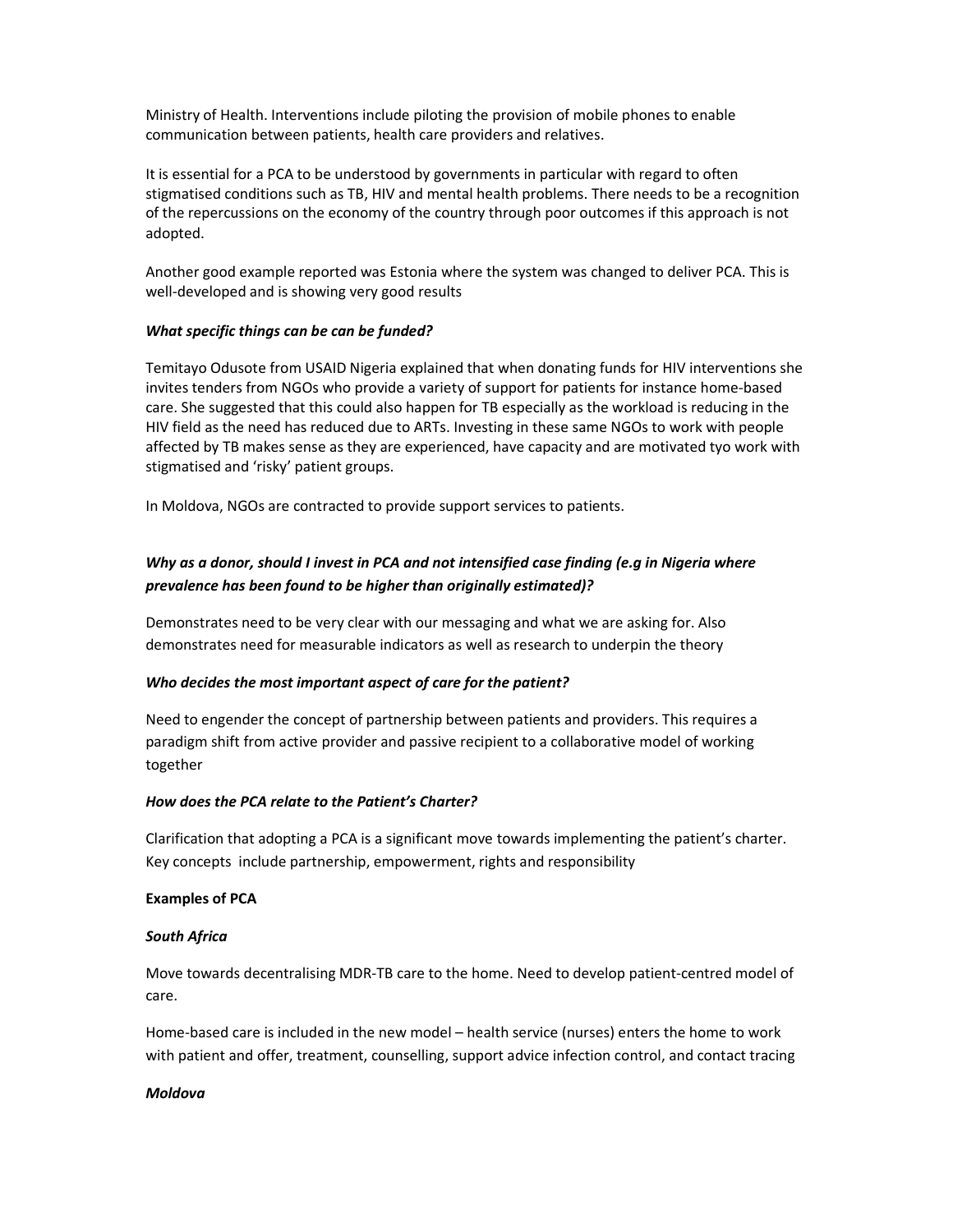National commitment to transition to ambulatory care from a largely hospital-based system for TB care.

## Emphasis on PCA

- MOH contracting NGOs to offer a variety of services to patients
- Setting up community centres which can provide clinical care, psychological care and legal assistance

Part of this approach involves piloting

- the provision of mobile phones to people with MDR-TB with free communication to relatives, nurses and doctors
- prizes for sticking with treatment (in collaboration with UNDP)

### Haiti

In an NGO run (private not-for-profit) hospital a PCA has been developed for patients with MDR-TB. This takes account of a wide range of needs including:

- Medical provision of drugs, management of side effects, daily follow up, free non-TB drugs
- Emotional listening, answering questions, counselling
- Nutritional food to assist with recovery and toleration of treatment
- Social training, information, communication (phone access), books, games, TV, CD player with a choice of CDs, literacy courses, parental/family visits at weekends, money for family to visit, more active occupational activities as people make progress, growing 'fast' crops e.g. tomatoes,
- Financial

The patients are very happy in this context BUT this is an NGO-run hospital with greater resources than the government programme

Estonia (Additional information received following the distribution of the discussions notes)

Comments from Estonia ( example of country where Government took full responsibility of all TB control activities since 1998. We do not have any donor support)

NTP started prioritizing ambulatory care in 1998 and according to our experience there were five main issues at first stage to solve:

> 1. To change the staff (both for TB specialist and family doctors) thinking and understanding about possibility, usefulness of outpatient care for TB patients

 Why ?-during previous 50 years only TB specialists have been dealing with these patients